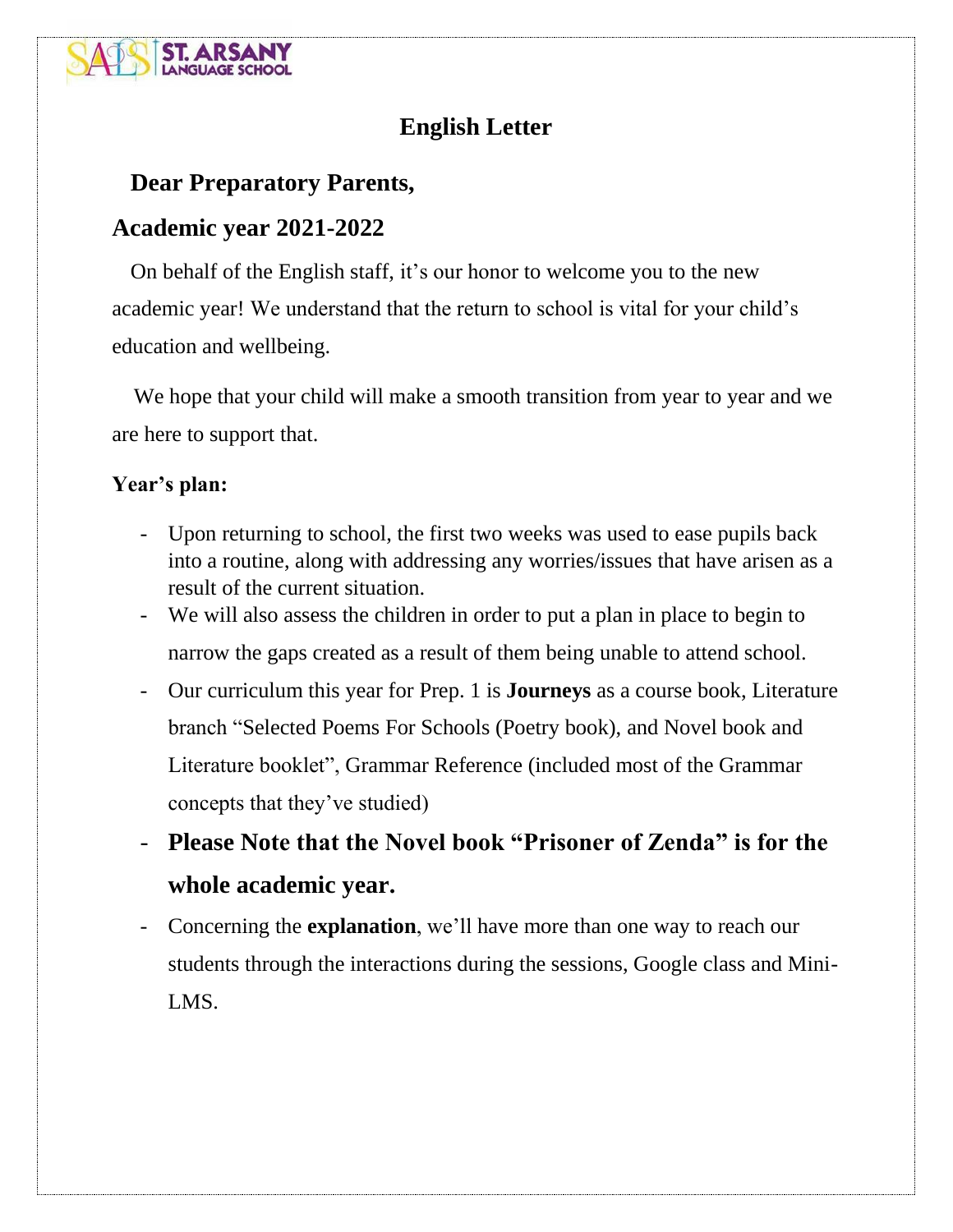

### **Communication:**

If you have any questions about the curriculum, your child's academic progress, or his/her behavior in school; please don't hesitate to contact us through the phone call hours as scheduled or sending an email [englishdeptsals@gmail.com.](mailto:englishdeptsals@gmail.com)

### **Assessments;**

We will have a weekly assessment to check your child's understanding in all the previous concepts.

## • **Checking system;**

- We will check copybooks only. NOTE as for the books and booklets, we will send a sample answer key to the booklets on Mini-LMS after the collective checking.
- As for the Novel booklets, we will send a sample answer key to show our students how to answer the commentary and H.W. **Although** each student is going to have these answers **but** it is neither a standard nor a mock for the students to study hard.

Students will be asked to prepare the chapter before its session.

As usual, we seek your support in all matters concerning your child(ren)'s education and ask that you continue the excellent role you have exhibited as your child(ren)'s principle teacher throughout this pandemic – ensuring that they access a set amount of learning on a daily basis.

Thank you and let's have a great school year together!

| <b>English Supervisor</b> | <b>Assistant Principal for</b> | School Principal |
|---------------------------|--------------------------------|------------------|
|                           | Primary & Prep. Stages         |                  |
| <b>Christina Morcos</b>   | <b>Christiane Tharwat</b>      | Ireeni Zarif     |